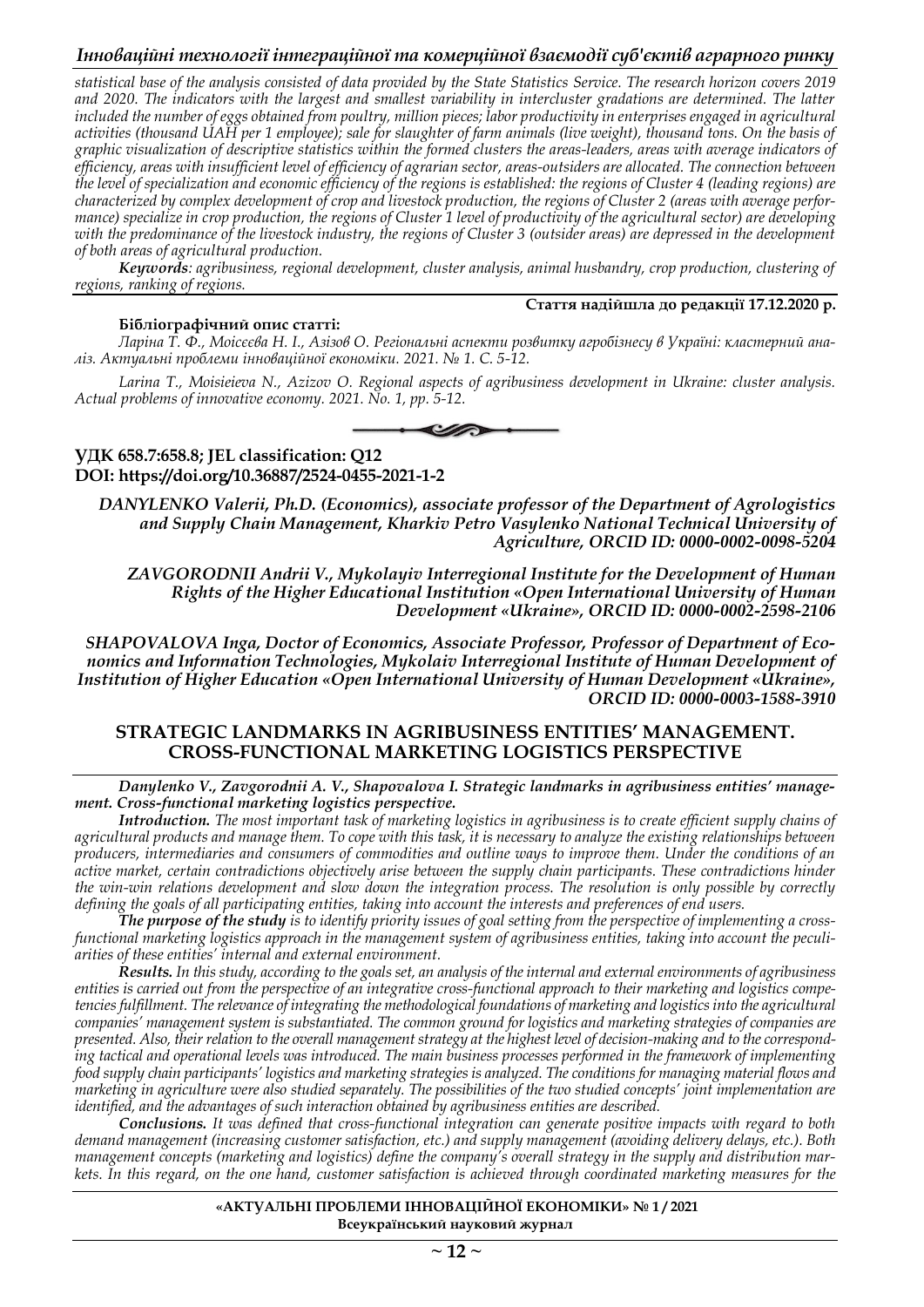*product, price, promotion and distribution, offering the customer temporal and spatial benefits (in large part gaining effectiveness). On the other hand, the company's gain of an acceptable profit over a long period of time is determined by reducing overall logistics costs (in large part gaining efficiency). The mechanism of implementing a strategic marketing system in the food supply chains with regard to a logistic strategy requires further research.*

*Key words: strategic management, marketing, logistics, agribusiness, business processes.*

**Formulation of the problem.** Building a civilized and efficient market is directly related to solving the most pressing, complex and multidimensional issues of creating modern logistics management structures, and applying marketing knowledge and functions in the national agricultural sector. The use of logistics methods entails the significant reduction of production and delivery time. It also reduces a product's cost and the quantity of stocks. At the same time the use of marketing methods significantly improves sales, solves issues associated with the agricultural products sales, helps to make an effective advertising. Via modern marketing, you can structure the movement of products, and thus improve the quality of relationships in the agricultural market.

The changes taking place in the modern Ukrainian agricultural market along with a number of positive consequences due to the economic freedom of commodity producers and traders were accompanied by serious negative trends. Locally, the main losses in the agricultural sector are caused by the disunity of business processes by the areas of activity; uncoordinated actions of commercial services (sales, contracts, marketing departments), technical services and supplier units; the lack of elementary calculations of the insurance stock, the cost of storage, the optimal order size, demand forecasting; a phased system for transmitting information.

Consequently, the need to use integrated logistics and marketing tools while selling agribusiness entities' commodities is being updated. Therefore, the clarification of this area managers' priorities at the strategic level needs to be done.

**Analysis of publications.** Overall, the presented results of scientific research in the field of marketing logistics integration can be divided into those that relate separately to external or internal integration and those that cover both of these types of integration. The first group focused solely on either an extent to which logistics activities interact with other functional areas (including marketing) or an integration of logistics activities along the supply chain. In particular, N. Turina analyzed the impact of marketing and logistics concepts' integration on the company management system in general, while A. Ellinger, P. Daugherty & S. Keller analyzed its impact on distribution service performance. Also, the external integration aspects were described by E. Krykavskii and N. Rozhko, who elaborated on the interaction of different agricultural markets operators using the studied idea. Their colleagues, T. Scannel, S. Vickery & C. Droge, explained the relationship between supplier partnering, supplier development, JIT and firm' performance.

The authors, who attempted to unite internal and external approaches create the group number two. O. Borodina justified the application of the system principle to the definition of marketing and logistics as a new approach to the objects, tools and processes integration. C. Gimenez and E. Ventura explored the contribution of both levels of integration simultaneously, considering the interaction between departments and assuming that companies usually strategically segment their relations.

**The purpose of the study** is to identify priority issues of goal setting from the perspective of implementing a cross-functional marketing logistics approach in the management system of agribusiness entities, taking into account the peculiarities of these entities' internal and external environment.

**Main results.** In terms of priority areas of development, marketing and logistics are considered as strategic tools for improving the material, technical, organizational and functional bases of the Ukrainian agricultural sector. Therefore, the issue of integrating the methodological foundations of marketing and logistics management into the agricultural entities' basic activities becomes particularly relevant. Not only is it a means of achieving competitive advantages by these entities, but it is also a prerequisite for Ukraine's entry as a full-fledged member into the European Union [1].

Current trends in the development of the supply chain management (SCM) scientific knowledge emphasize not only the operational, but above all the strategic importance of two closely interrelated concepts of integrated company management, namely logistics and marketing [2, 3]. The relation of strategic, tactical and operational levels of decision making is shown in fig. 1.

According to those trends internal integration has to be studied within the firm's boundaries. It seeks to eliminate the traditional functional "silo approaches" and emphasize better coordination among functional areas. We follow G. Stock, N. Greis & J. Kasarda [4] and measure the level of internal integration as the extent to which logistics activities interact with other functional areas, e.g., marketing. External integration, on the other hand, has to be studied along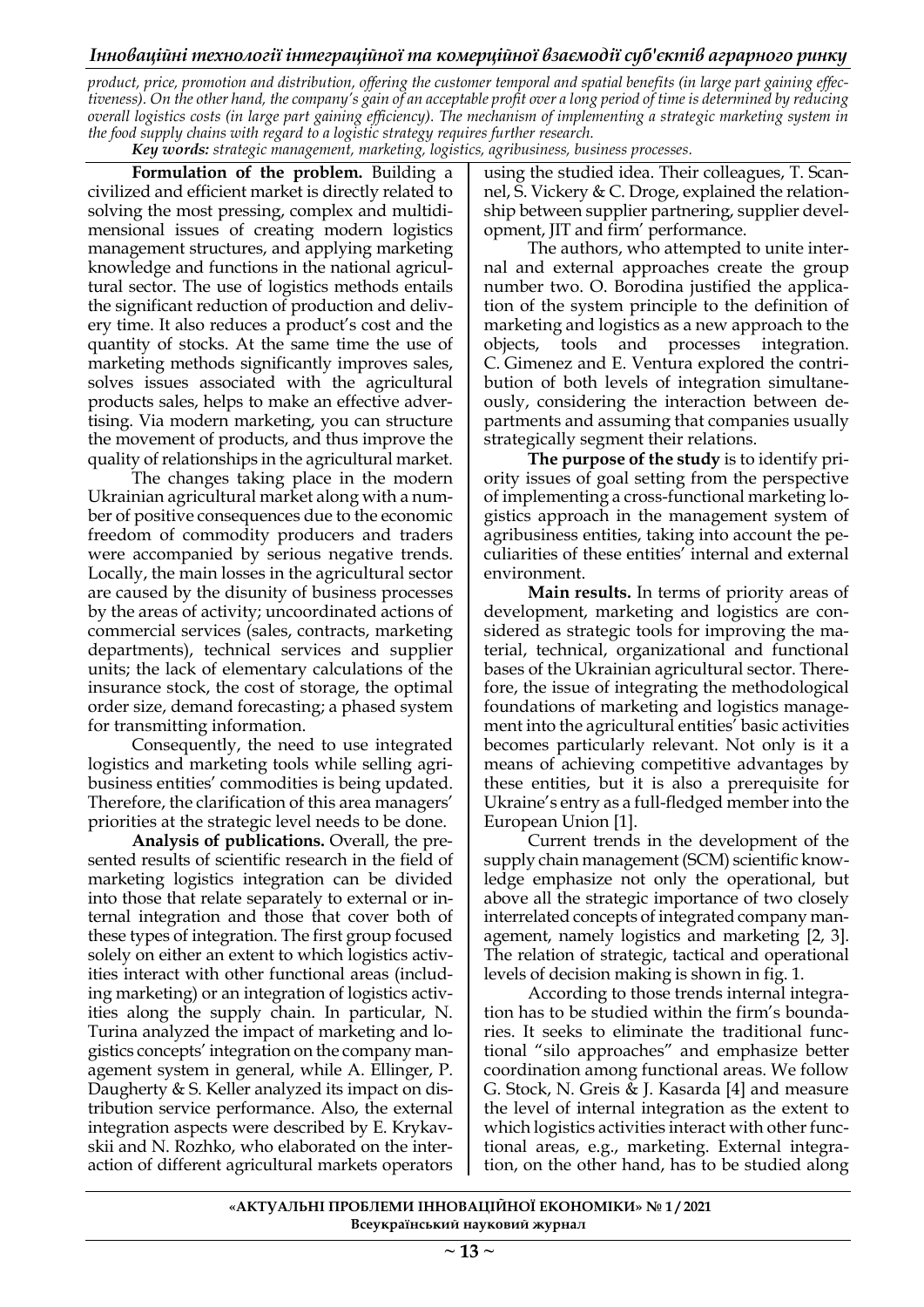the supply chain: it is the integration of the logistics activities across firm boundaries.

This part of the framework implies analyzing the functions that are necessary to perform each process within the logistics and marketing areas of responsibility. According to J. Mentzer & K. Kahn [5], operations management implies the implementation of management tools that go

beyond internal functional boundaries. This is due to the associations of supply chain management with the coordination of physical, relational, informational and financial flows in order to integrate demand with supply. An example of functional involvement in the supply chain management processes in agriculture and processing industry is shown in fig. 2.



## **Fig. 1. Decision making levels within marketing logistics concept**

| <b>Typical business</b><br>functions<br><b>Business processes</b> | Production                      | Logistics                              | Marketing                                                   | <b>Sales</b>                            |  |  |
|-------------------------------------------------------------------|---------------------------------|----------------------------------------|-------------------------------------------------------------|-----------------------------------------|--|--|
| Customer Relationship<br>Management                               | Manufacturing<br>Capabilities   | Logistics Capabili-<br>ties            | Marketing Plan &<br>Resources                               | <b>Account Management</b>               |  |  |
| Supplier Relationship<br>Management                               | Integrated Plan-<br>ning        | Inbound<br>Material Flow               | Capabilities re-<br>quired for Competi-<br>tive Positioning | Sales Growth Oppor-<br>tunities         |  |  |
| Customer Service Management                                       | Coordinated Exe-<br>cution      | Alignment of Lo-<br>gistics Activities | Prioritization of<br>Customers                              | Knowledge of Cus-<br>tomer Operations   |  |  |
| Demand Management                                                 | Manufacturing<br>Capabilities   | Forecasting                            | Competitors' Initia-<br>tives                               | <b>Competing Programs</b>               |  |  |
| Order Fulfillment                                                 | Made-to-Order                   | Network Planning                       | Role of Logistics in<br>Marketing Mix                       | Customer Require-<br>ments              |  |  |
| Manufacturing Flow<br>Management                                  | <b>Production Plan-</b><br>ning | Prioritization Cri-<br>teria           | Opportunities from<br>Manufacturing Ca-<br>pabilities       | Knowledge of Cus-<br>tomer Requirements |  |  |
| Product Development &<br>Commercialization                        | Process Specifica-<br>tion      | Logistic Require-<br>ments             | Product Gaps<br>in Market                                   | Customer Opportuni-<br>ties             |  |  |
| Returns Management                                                | Re-manufacturing                | Reverse Logistic<br>Capabilities       | Knowledge of Mar-<br>keting Programs                        | Customer Knowledge                      |  |  |
| Information architecture, Database strategy                       |                                 |                                        |                                                             |                                         |  |  |

**Fig. 2. Food supply chain functional matrix**

# *Source: adapted from [6]*

In order to achieve cross-firm integration, management needs to choose the type of relationship that is appropriate for each link in the supply chain. Not all links throughout the supply chain should be closely coordinated and integrated. The most appropriate relationship is the one that best fits the specific set of circumstances. Determining which members of the supply chain deserve management attention is based on the importance to the firm's success. In some companies, management works closely with second-tier members of the supply chain in order to achieve specific supply chain objectives, such as product availability, improved quality, improved product introductions, or reduced overall supply chain costs [7]. For example, the current situation in dairy industry brings a new

trend of consolidation, which is to unite a technological cycle. Thus, the factories that are geographically bordered by raw material bases become the subject to purchase. The desire to have permanent sources of raw materials has prompted many relatively efficient companies to take over local dairies [8]. At the same time, the local dairies themselves turn into simple collection points for raw materials, which are then processed at the parent factory of the holdings.

Also, a tomato ketchup manufacturer may conduct research on tomatoes in order to develop plants that provide larger tomatoes with fewer seeds. Their contracted growers are provided with young plants in order to ensure the quality of the output. Since the growers tend to be small, the manufacturer negotiates contracts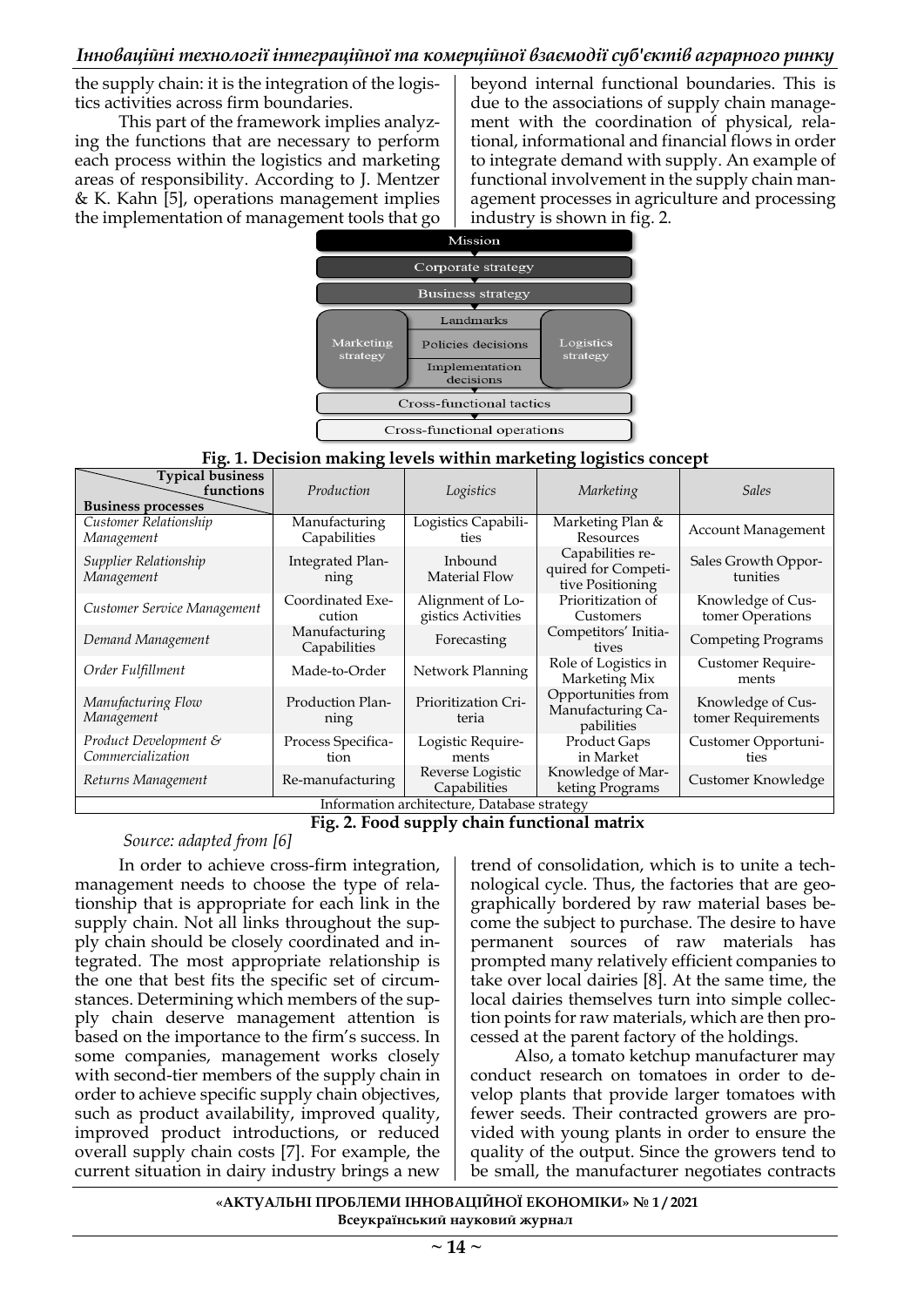with suppliers of equipment and agricultural chemicals such as fertilizer and pesticides. The farmers are encouraged to purchase materials and machinery using the manufacturer's contract rates [9]. This results in higher quality tomatoes and lower prices without sacrificing the margins and financial strength of the growers.

Marketing and SCM are two fundamental functions primarily responsible for value creation and spanning organizational boundaries [10]. Marketing logistics interface is the epicenter of boundary-spanning activities, as both functions are primary domains through which firms manage their interorganizational relationships and coordinate their upstream and downstream value creation activities throughout their supply chains [11].

Effective integration of the functions is possible only taking into account the peculiarities of the company's business environment [12]. In agriculture, the competencies studied are developing under special conditions of material flow management (MFM) and marketing. The MFM features are as follows:

1) differentiation, i.e., livestock companies use animals as fixed capital, and it often leads to the generation of two or more material flows, which differ significantly from each other in their properties and ways of how they are moved to the final consumer. For instance, two material flows are received from a dairy herd: milk and calves. In-production use is possible for both of them though. Milk is partly used to fatten calves, and calves can act as a resource used to "repair" the main herd. The remaining part of the material flows is eventually sent for processing, but the young animals must first pass the fattening stage. In turn, the forms of transportation and storage of these two flows differ significantly, which requires the participants in the logistics chain to create appropriate opportunities and conditions [13].

2) variability: the material flow at almost any stage can be both the raw material for the logistics chain's next stage and the final product. For example, grain can be used as seeds in production operations, either by the grower itself or at another enterprise, or can it be processed by the flour milling industry. In turn, the flour produced will be a raw material for the baking industry, but can also be sold as a final product;

3) seasonality, e.g., the pronounced seasonality inherent in crop production leads to the need for long-term storage of stocks of both finished products and raw materials (seeds, feed) [14]. So, the duration of storage of vegetables and potatoes can be up to 9 months or more.

4) extensibility: material flows in agribusiness change significantly as they move towards the final consumer. Changes in the material flow

properties lead to changes in the storage requirements (temperature, humidity, light, gas environment, and storage life). This, in turn, makes it necessary to have specialized storages, transport, and selling locations. Most industries are known to produce small number of goods out of larger number of components, i.e., a narrowing of the material flow. In agribusiness, the opposite phenomenon is observed: when moving to the final consumer, the material flow in the assortment expands: a modern meat processing plant produces several hundred types of products from a limited set of raw materials [15].

The agribusiness marketing characteristic traits are determined by the comparable conditions. Positions are related, explaining and sometimes causing each other:

 $\checkmark$  perishable products: most of commodities perish within shorter time and some remain fresh for a little longer;

✓ continuous demand: crops are produced in certain seasons, despite of their necessity to be consumed round the year;

✓ fluctuation in price: since balance cannot be maintained in demand and supply, price remains fluctuating;

 $\checkmark$  power of intermediaries: middlemen buy commodities at low price directly from the farmers at the time of harvest. They keep the collected goods in storage and sell them at high prices creating pressure on both farmers and processers [16];

 $\checkmark$  inelastic demand: any change in price does not affect demand for agricultural products much, since they are of compulsory for daily life;

 $\checkmark$  elastic supply: unlike the demand the supply is affected by price change, e.g., they are directly dependent.

Agricultural marketing tracks and determines the emerging demand, that is, it answers the following questions: what products are needed, where, when, in what quantity and what quality. Logistics provides physical delivery of the required volume of products to the consumer. It is considered as a tool for implementing a marketing strategy. A new type of commodity production tends to reveal unpredictable costs related to physical distribution. Thus, a need for new resources appears [17]. For the supply system of an agricultural enterprise, the same product, but in a different form, is a new assortment unit. It should also be noted that changing the product range does not always lead to an increase in costs. Sometimes it is possible to refine the use of production capacities and labor organization, and thereby save resources.

Agricultural marketing determines the product range produced, which in turn significantly affects the logistics system. The range of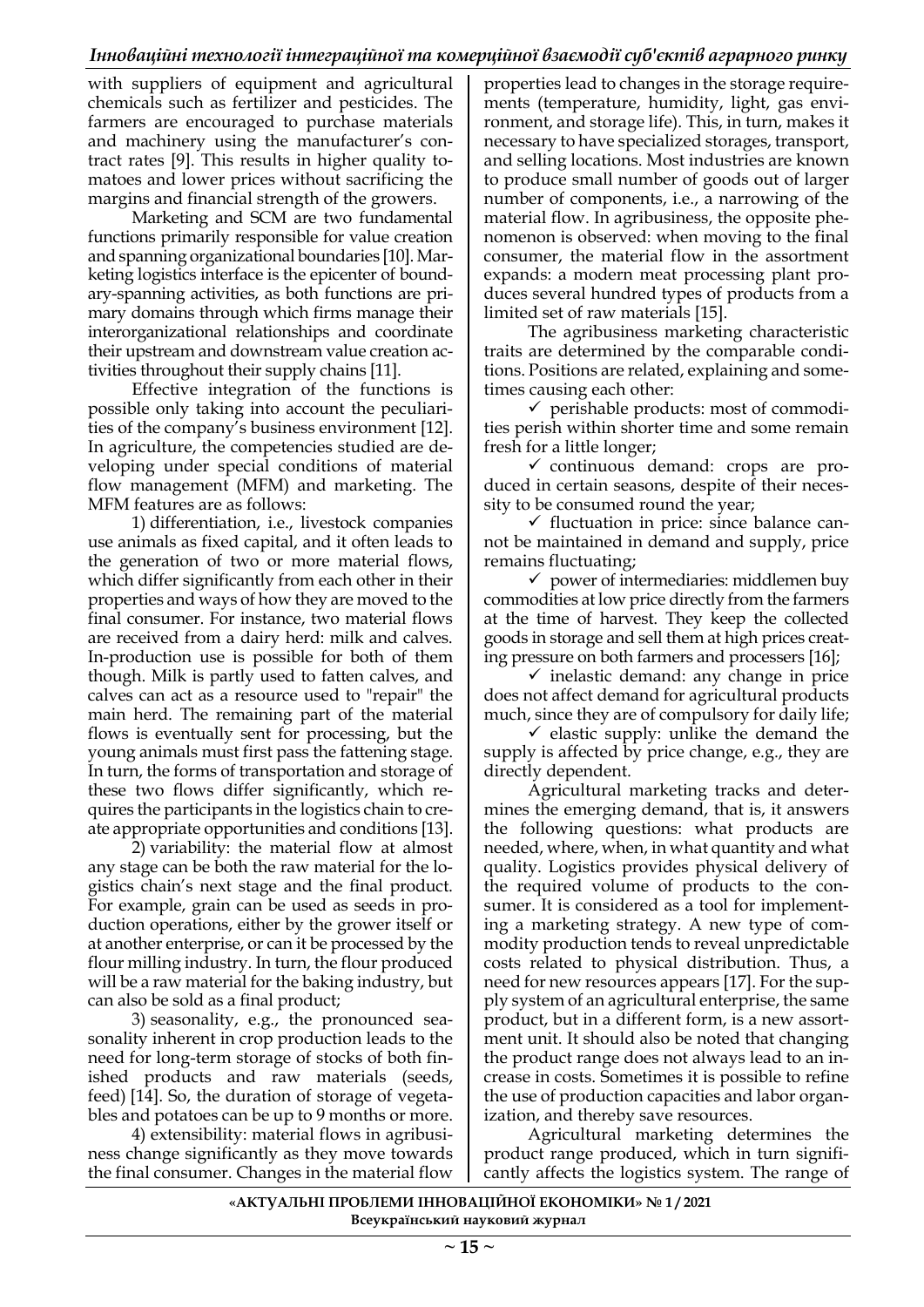agricultural products itself depends on many factors, but quite often the production takes into account marketing requirements. This leads to the production stage modifications without taking into account the effect of this solution on the cost of physical distribution. The intersections of logistics, marketing and production competences are presented on the fig. 3.

The logistics system operations also affect sales tactics. The logistics managers are oftentimes in charge of distribution channel picking. Cost analysis of logistics processes is often used to find ways to make a particular market space more efficient, but the changes that occur in the system under the influence of this analysis are of great importance for marketing.

Summing up, it should be noted that crossfunctional integration can generate positive impacts with regard to demand management: avoiding delivery delays; increasing customer satisfaction; increasing market share; improving new product development performance; increasing market responsiveness [19, 20]. It can also generate positive impacts on supply management: avoiding delivery delays; reducing tradeoffs; and facilitating external integration reaching all of the supply chain [21, 22].

| Production                                                                                       | Intersection of<br>competencies                                         | Logistics                                           | Intersection of<br>competences                                                                           | Marketing                                                                                   |
|--------------------------------------------------------------------------------------------------|-------------------------------------------------------------------------|-----------------------------------------------------|----------------------------------------------------------------------------------------------------------|---------------------------------------------------------------------------------------------|
| Production activities<br>$\checkmark$ Material<br>manipulation<br>Quality control<br>Maintenance | Product planning<br>$\checkmark$ Production<br>location<br>• Purchasing | Transport<br>Inventory<br>management<br>Warehousing | Customer service <sup>  </sup><br>$\checkmark$ Packaging<br>Distribution<br>channels<br>Information flow | $\checkmark$ Promotion<br>Market research<br>$\checkmark$ Product mix<br>$\checkmark$ Price |

## **Fig. 3. Intersection of production, logistics and marketing competencies** *Source: adapted from [18]*

To achieve the goals of integrating marketing and logistics through strategic management mechanisms, it is important to provide a broad view of the problems associated with companies' operations within the supply chain. Doing so is impossible without integrating marketing and logistics information obtained from internal and external environment as a starting point for making further strategic or tactical decisions. From this perspective, it is relevant to adapt the well-known integration system of strategic marketing, which covers: the audit system of strategic marketing, the system of a strategic marketing portfolio creation, the system of strategic changes in marketing, in this case, implementation of key business processes in the food supply chain.

**Conclusions**. Some of the main strategic guidelines that will help increase the overall level of agribusiness entities' competitiveness can be the development of transport infrastructure, engineering communications, establishing cooperative ties, ensuring proper storage conditions for agricultural products, and wider application of marketing and logistics concepts. In order to provide additional competitive advantages and reduce the overall costs of agricultural companies, it is necessary to ensure the integration of innovative approaches to the design and development of all their functional areas, in particular the concepts of marketing and logistics, into their activities.

Both management concepts define the company's overall strategy in the supply and distribution markets. In this regard, on the one hand, customer satisfaction is achieved through coordinated marketing measures for the product, price, promotion and distribution, offering the customer a logistical time and place of utility. On the other hand, the company's gain of an acceptable profit over a long period of time is determined by reducing overall logistics costs. The strategic dimension of the marketing logistics approach, in which logistics and marketing are defined as the main benchmarks (criteria) of management and interpreted as significant and equivalent areas of management, in our opinion, deserves a more detailed consideration, especially from the point of view of food supply chains determinants. The mechanism of implementing a strategic marketing system in the food supply chains also requires further research. This mechanism is expected to provide synchronization of marketing and logistics strategies regarding their impact on the logistics complementarity of key business processes. The aforementioned system is supposed to base on developing the partnership potential, creating a strategic marketing database and using it to provide continuous customer service quality research, manage demand, costs, and ensure control over the achievement of supply chain success key factors.

## **Література.**

1. *Крикавський Є. В., Питуляк Н. С., Сокіл Ю. Р.* Компатибільність маркетингу і логістики підприємств аграрного сектора України. *Науковий вісник ЛНУВМБТ імені С.З. Гжицького*. 2014. № 1(58). С. 263-270.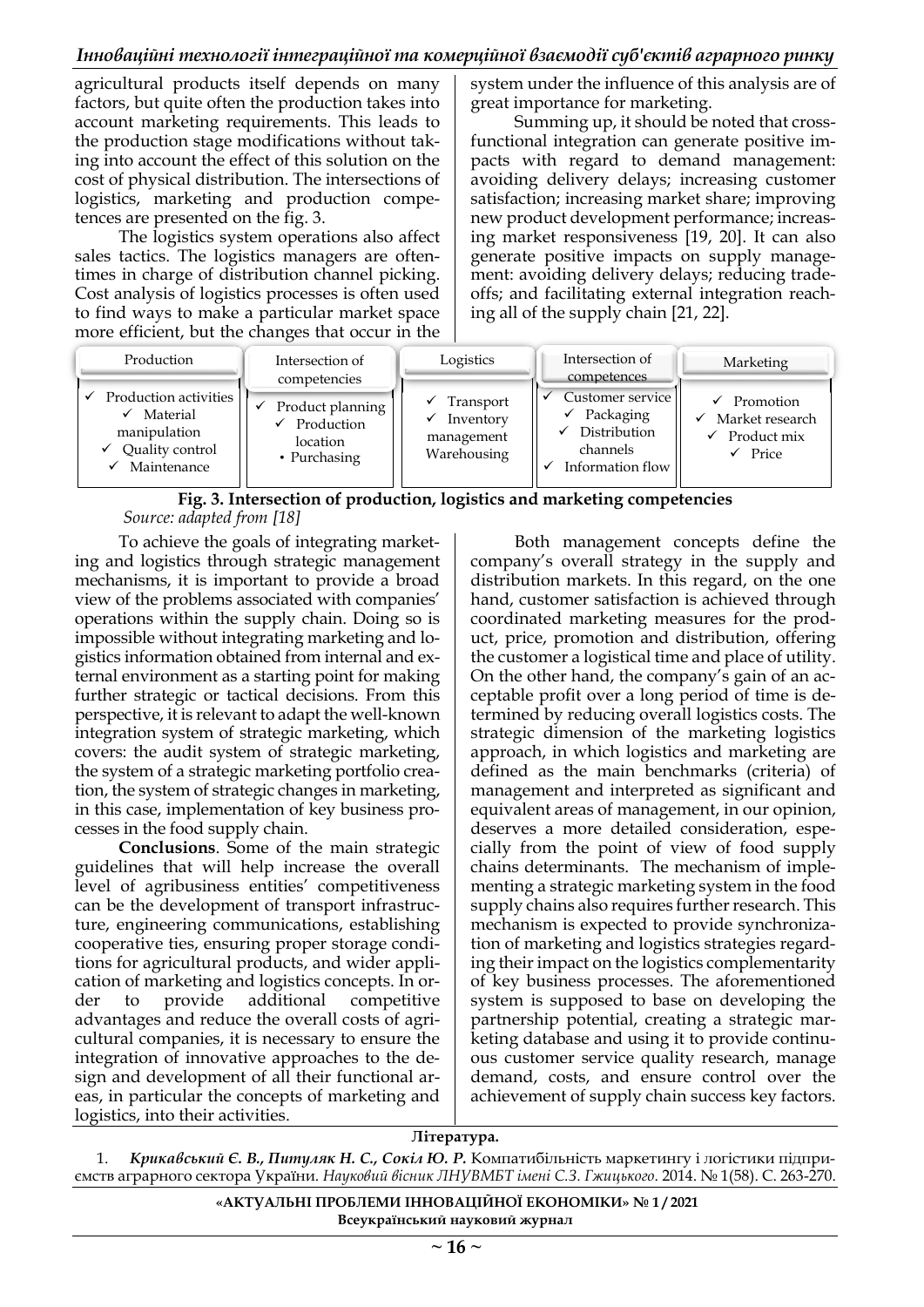2. *Pulidindi G., Aswini P.* Mediation role of supply chain management strategy: an empirical analysis. *Market Orientation and Supply Chain Performance.* 2019. Vol 1. С. 160-178.

3. *Kotzab H., Darkow I., Baumler I., Georgi C.* Coordination, cooperation and collaboration in logistics and supply chains: a bibliometric analysis. *Production*. 2019. Vol. 29. URL: [https://www.researchgate.net/publication/334526739\\_Coordination-](https://www.researchgate.net/publication/334526739_Coordination-cooperation_and_collaboration_in_logistics_and_supply_chains_a_bibliometric_analysis)

[cooperation\\_and\\_collaboration\\_in\\_logistics\\_and\\_supply\\_chains\\_a\\_bibliometric\\_analysis.](https://www.researchgate.net/publication/334526739_Coordination-cooperation_and_collaboration_in_logistics_and_supply_chains_a_bibliometric_analysis)

4. *Stock G. N., Greis N. P., Kasarda J. D.* Logistics, strategy and structure: a conceptual framework. *International Journal of Operations and Production Management.* 1998. Vol. 18, no. 1. С. 39-56.

5. *Mentzer J. T., Kahn K.* A framework for logistics research. *Journal of Business logistics.* 1995. Vol. 16, no. 2. С. 231-250.

6. *Croxton K. L., Garcia-Dastugue S. J., Lambert D. M.* The supply chain management processes. *The International Journal of Logistics Management*. 2001. Vol. 12, no. 2. С. 17-31.

7. *Lambert D. M.* Supply Chain Management: Processes, Partnership, Performance. Ponte Vedra Beach, FL.: Supply Chain Management Institute, 2014. 463 с.

8. *Гуторов О. І., Прозорова Н. В., Прозоров Р. Г.* Формування логістичних систем в сільському господарстві. Харків: Цифрова друкарня № 1, 2013. 259 с.

9. *Накісько О. В., Даниленко В. В.* Теоретичне узагальнення особливостей управління збутом сільськогосподарської продукції. *Вісник Харківського національного технічного університету сільського господарства імені Петра Василенка*. 2017. Вип. 188. С. 128-138.

10. *Бородіна О. А.* Інтеграція логістики та маркетингу для формування інноваційного потенціалу економіки. *Reporter of the Priazovskyi State Technical University*. 2016. Vol. 1, № 31. 77-84.

11. *Тюріна Н. М.* Маркетинг-логістична концепція управління підприємством. *Вісник Хмельницького національного університету*. 2011. № 2. С. 43-46.

12. *Бутенко А. В., Рибалка Н. О., Ларіна Т. Ф.* Формування взаємозв'язку маркетингу та логістики в підприємницькій діяльності. *Вісник ХНТУСГ.* 2020. С. 132-133.

13. *Guoge Q., Danylenko V.* Estimation of active roles of agricultural economic agents in the food distribution. *International Journal of Arts Humanities and Social Sciences Studies.* 2020. № 5(3). С. 49-57.

14. *Гіржева О. М., Бірченко Н. О.* Стратегічний інструментарій ризик-менеджменту підприємств аграрної сфери. *Вісник Харківського національного технічного університету сільського господарства імені Петра Василенка.* 2017. № 185. С. 115-123.

15. *Величко О. П.* Логістика в системі менеджменту підприємств аграрного сектора економіки: монографія. Дніпропетровськ: Акцент ПП, 2008. 525 с.

16. *Красноруцький О. О., Онегіна В. М.* Теоретичне значення категорії розподіл продукції для досліджень функціонування аграрного ринку. Вісник Сумського національного аграрного університету. Серія: Економіка і менеджмент. 2013. № 4. С. 3-9.

17. *Fursa V., Larina T., Danylenko V.* Multi-channel trade influence in the logistics research context. *Соціальна економіка*. 2020. № 60. С. 68-76.

18. *Casanovas A., Cuatrecasas L.* Business logistics. Barcelona: Ed. Gestion, 2003. 222 p.

19. *Вишневська О. М., Двойнісюк Т. В., Шигида С. В.* Особливості логістичних систем сільськогосподарських підприємств. *Глобальні та національні проблеми економіки*. 2015. Вип. 7. С. 106-109.

20. *Шумкова О. В.* Використання агрологістики як інструменту маркетингової діяльності у сфері АПК. URL: [http://repo.snau.edu.ua/bit](http://repo.snau.edu.ua/bitstream/123456789/4912/1/%D0%A8%D1%83%D0%BC%D0%BA%D0%BE%D0%B2%D0%B0%20%D0%9E.%20%D0%92.%20%D0%92%D0%B8%D0%BA%D0%BE%D1%80%D0%B8%D1%81%D1%82%D0%B0%D0%BD%D0%BD%D1%8F%20%D0%B0%D0%B3%D1%80%D0%BE%D0%BB%D0%BE%D0%B3%D1%96%D1%81%D1%82%D0%B8%D0%BA%D0%B8.pdf)[stream/123456789/4912/1/%D0%A8%D1%83%D0%BC%D0%BA%D0%BE%D0%B2%D0%B0%20%D0%9E.%2](http://repo.snau.edu.ua/bitstream/123456789/4912/1/%D0%A8%D1%83%D0%BC%D0%BA%D0%BE%D0%B2%D0%B0%20%D0%9E.%20%D0%92.%20%D0%92%D0%B8%D0%BA%D0%BE%D1%80%D0%B8%D1%81%D1%82%D0%B0%D0%BD%D0%BD%D1%8F%20%D0%B0%D0%B3%D1%80%D0%BE%D0%BB%D0%BE%D0%B3%D1%96%D1%81%D1%82%D0%B8%D0%BA%D0%B8.pdf) [0%D0%92.%20%D0%92%D0%B8%D0%BA%D0%BE%D1%80%D0%B8%D1%81%D1%82%D0%B0%D0%BD%D](http://repo.snau.edu.ua/bitstream/123456789/4912/1/%D0%A8%D1%83%D0%BC%D0%BA%D0%BE%D0%B2%D0%B0%20%D0%9E.%20%D0%92.%20%D0%92%D0%B8%D0%BA%D0%BE%D1%80%D0%B8%D1%81%D1%82%D0%B0%D0%BD%D0%BD%D1%8F%20%D0%B0%D0%B3%D1%80%D0%BE%D0%BB%D0%BE%D0%B3%D1%96%D1%81%D1%82%D0%B8%D0%BA%D0%B8.pdf) [0%BD%D1%8F%20%D0%B0%D0%B3%D1%80%D0%BE%D0%BB%D0%BE%D0%B3%D1%96%D1%81%D1%8](http://repo.snau.edu.ua/bitstream/123456789/4912/1/%D0%A8%D1%83%D0%BC%D0%BA%D0%BE%D0%B2%D0%B0%20%D0%9E.%20%D0%92.%20%D0%92%D0%B8%D0%BA%D0%BE%D1%80%D0%B8%D1%81%D1%82%D0%B0%D0%BD%D0%BD%D1%8F%20%D0%B0%D0%B3%D1%80%D0%BE%D0%BB%D0%BE%D0%B3%D1%96%D1%81%D1%82%D0%B8%D0%BA%D0%B8.pdf) [2%D0%B8%D0%BA%D0%B8.pdf](http://repo.snau.edu.ua/bitstream/123456789/4912/1/%D0%A8%D1%83%D0%BC%D0%BA%D0%BE%D0%B2%D0%B0%20%D0%9E.%20%D0%92.%20%D0%92%D0%B8%D0%BA%D0%BE%D1%80%D0%B8%D1%81%D1%82%D0%B0%D0%BD%D0%BD%D1%8F%20%D0%B0%D0%B3%D1%80%D0%BE%D0%BB%D0%BE%D0%B3%D1%96%D1%81%D1%82%D0%B8%D0%BA%D0%B8.pdf) (дата звернення: 03.04.2021).

21. *Рожко Н. Я.* Особливості концепції маркетингу і логістики у функціонуванні суб'єктів ринку овочів та фруктів. *Економіка та держава*. 2020. № 4. С. 141-145.

22. *Крикавський Є. В., Якимишин Л. Я.* Комплементарність стратегій маркетингу та логістики в ланцюгу поставок товарів повсякденного попиту. *Маркетинг і цифрові технології*. 2018. Вип. 2, № 1. С. 21-32.

#### **References**.

1. *Krykavs'kyj, Ye. V., Pytuliak, N. S., Sokil, Yu. R.* (2014). «Compatibility of marketing and logistics at agricultural enterprises in Ukraine». *Naukovyj visnyk LNUVMBT imeni S.Z. Hzhyts'koho*, vol. 1(58), pp. 263-270.

2. *Pulidindi, G., Aswini, P.* (2019). Mediation role of supply chain management strategy: an empirical analysis. *Market Orientation and Supply Chain Performance,* vol 1, pp. 160-178.

3. *Kotzab, H., Darkow, I., Baumler, I., Georgi, C.* (2019). Coordination, cooperation and collaboration in logistics and supply chains: a bibliometric analysis. *Production,* vol. 29. Available at: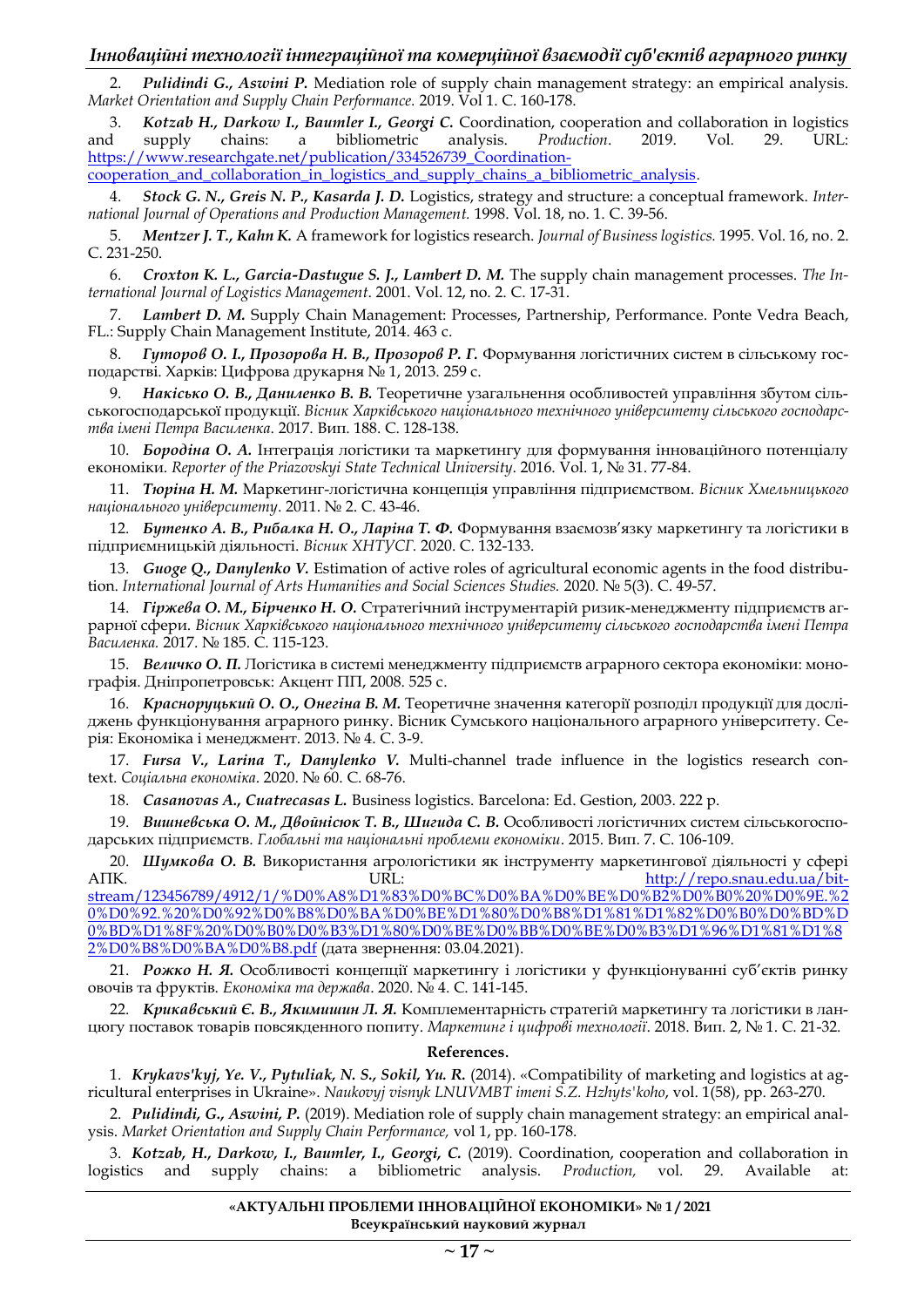[https://www.researchgate.net/publication/334526739-Coordination\\_cooperation\\_and](https://www.researchgate.net/publication/334526739-Coordination_cooperation_and-collaboration_in_logistics_and_supply_chains_a-bibliometric_analysis)[collaboration\\_in\\_logistics\\_and\\_supply\\_chains\\_a-bibliometric\\_analysis.](https://www.researchgate.net/publication/334526739-Coordination_cooperation_and-collaboration_in_logistics_and_supply_chains_a-bibliometric_analysis)

4. *Stock, G. N., Greis, N. P., Kasarda, J. D.* (1998). Logistics, strategy and structure: a conceptual framework. *International Journal of Operations and Production Management,* vol. 18, no. 1, pp. 39-56.

5. *Mentzer J. T., Kahn K.* (1995). A framework for logistics research. *Journal of Business logistics,* vol. 16, no. 2, pp. 231-250.

6. *Croxton, K. L., Garcia-Dastugue, S. J., Lambert, D. M.* (2001). The supply chain management processes. *The International Journal of Logistics Management*, vol. 12, no. 2, pp. 17-31.

7. *Lambert, D. M.* (2014). *Supply Chain Management: Processes, Partnership, Performance.* Ponte Vedra Beach, FL.: Supply Chain Management Institute.

8. *Hutorov, O. I., Prozorova, N. V., Prozorov, R. H.* (2013). *Formuvannia lohistychnykh system v sil's'komu hospodarstvi* [Formation of logistics systems in agriculture]. Tsyfrova drukarnia № 1. Kharkiv. Ukraine.

9. *Nakis'ko, O. V., Danylenko, V. V.* (2017). «Theoretical generalization of the features of agricultural products sales management». *Visnyk Kharkivs'koho natsional'noho tekhnichnoho universytetu sil's'koho hospodarstva imeni Petra Vasylenka,* vol. 188, pp. 128-138.

10.*Borodina, O. A.* (2016). «Integration of logistics and marketing to form the innovative potential of the economy». *Reporter of the Priazovskyi State Technical University,* vol. 1, no. 31, 77-84.

11. *Tiurina, N. M.* (2011). «Marketing is a logistics concept of enterprise management». *Visnyk Khmel'nyts'koho natsional'noho universytetu,* vol. 2, pp. 43-46.

12.*Butenko, A. V., Rybalka, N. O., Larina, T. F.* (2020). «Formation of the relationship between marketing and logistics in business activities». *Visnyk KhNTUSH*, pp. 132-133.

13. *Guoge, Q., Danylenko, V.* (2020). Estimation of active roles of agricultural economic agents in the food distribution. *International Journal of Arts Humanities and Social Sciences Studies,* vol. 5(3), pp. 49-57.

14. *Hirzheva, O. M., Birchenko, N. O.* (2017). «Strategic tools for risk management of agricultural enterprises». *Visnyk Kharkivs'koho natsional'noho tekhnichnoho universytetu sil's'koho hospodarstva imeni Petra Vasylenka*, vol. 185, pp. 115-123.

15.*Velychko, O. P.* (2008). *Lohistyka v systemi menedzhmentu pidpryiemstv ahrarnoho sektora ekonomiky.* [Logistics in the management system of enterprises of the agricultural sector of the economy]*.* Aktsent PP. Dnipropetrovs'k. Ukraine.

16. *Krasnoruts'kyj, O. O., Onehina V. M.* (2013). «Theoretical significance of the product distribution category for research on the functioning of the agricultural market». *Visnyk Sums'koho natsional'noho ahrarnoho universytetu. Seriia: Ekonomika i menedzhment*, vol. 4, pp. 3-9.

17. *Fursa, V., Larina, T., Danylenko, V.* (2020). «Multi-channel trade influence in the logistics research context». *Sotsial'na ekonomika,* vol. 60, pp. 68-76.

18.*Casanovas, A., Cuatrecasas, L.* (2003) *Business logistics.* Barcelona: Ed. Gestion.

19.*Vyshnevs'ka, O. M., Dvojnisiuk, T. V., Shyhyda, S. V.* (2015). «Features of logistics systems of agricultural enterprises». *Hlobal'ni ta natsional'ni problemy ekonomiky*, vol. 7, pp. 106-109.

20. *Shumkova, O. V.* Vykorystannia ahrolohistyky iak instrumentu marketynhovoi diial'nosti u sferi APK [Using agrologistics as a tool for marketing activities in the agricultural sector]. Available at: [http://repo.snau.edu.ua/bitstream/123456789/4912/1/%D0%A8%D1%83%D0%BC%D0%BA%D0%BE%D0](http://repo.snau.edu.ua/bitstream/123456789/4912/1/%D0%A8%D1%83%D0%BC%D0%BA%D0%BE%D0%B2%D0%B0%20%D0%9E.%20%D0%92.%20%D0%92%D0%B8%D0%BA%D0%BE%D1%80%D0%B8%D1%81%D1%82%D0%B0%D0%BD%D0%BD%D1%8F%20%D0%B0%D0%B3%D1%80%D0%BE%D0%BB%D0%BE%D0%B3%D1%96%D1%81%D1%82%D0%B8%D0%BA%D0%B8.pdf) [%B2%D0%B0%20%D0%9E.%20%D0%92.%20%D0%92%D0%B8%D0%BA%D0%BE%D1%80%D0%B8%D1%81](http://repo.snau.edu.ua/bitstream/123456789/4912/1/%D0%A8%D1%83%D0%BC%D0%BA%D0%BE%D0%B2%D0%B0%20%D0%9E.%20%D0%92.%20%D0%92%D0%B8%D0%BA%D0%BE%D1%80%D0%B8%D1%81%D1%82%D0%B0%D0%BD%D0%BD%D1%8F%20%D0%B0%D0%B3%D1%80%D0%BE%D0%BB%D0%BE%D0%B3%D1%96%D1%81%D1%82%D0%B8%D0%BA%D0%B8.pdf) [%D1%82%D0%B0%D0%BD%D0%BD%D1%8F%20%D0%B0%D0%B3%D1%80%D0%BE%D0%BB%D0%BE%D](http://repo.snau.edu.ua/bitstream/123456789/4912/1/%D0%A8%D1%83%D0%BC%D0%BA%D0%BE%D0%B2%D0%B0%20%D0%9E.%20%D0%92.%20%D0%92%D0%B8%D0%BA%D0%BE%D1%80%D0%B8%D1%81%D1%82%D0%B0%D0%BD%D0%BD%D1%8F%20%D0%B0%D0%B3%D1%80%D0%BE%D0%BB%D0%BE%D0%B3%D1%96%D1%81%D1%82%D0%B8%D0%BA%D0%B8.pdf) [0%B3%D1%96%D1%81%D1%82%D0%B8%D0%BA%D0%B8.pdf.](http://repo.snau.edu.ua/bitstream/123456789/4912/1/%D0%A8%D1%83%D0%BC%D0%BA%D0%BE%D0%B2%D0%B0%20%D0%9E.%20%D0%92.%20%D0%92%D0%B8%D0%BA%D0%BE%D1%80%D0%B8%D1%81%D1%82%D0%B0%D0%BD%D0%BD%D1%8F%20%D0%B0%D0%B3%D1%80%D0%BE%D0%BB%D0%BE%D0%B3%D1%96%D1%81%D1%82%D0%B8%D0%BA%D0%B8.pdf)

21. *Rozhko, N. Ya.* (2020). «Features of the concept of marketing and logistics in the functioning of vegetable and fruit market entities». *Ekonomika ta derzhava,* vol. 4, pp. 141-145.

22. *Krykavs'kyj, Ye. V., Yakymyshyn, L. Ya.* (2018). «Complementarity of marketing and logistics strategies in the supply chain of everyday goods». *Marketynh i tsyfrovi tekhnolohii*, vol. 2, no. 1, pp. 21-32.

#### **Abstract**

*Даниленко В. В., Завгородній А. В., Шаповалова І. О. Стратегічні орієнтири в менеджменті суб'єктів агробізнесу. Міжфункціональний маркетингово-логістичний ракурс.*

*Вступ. Найважливішим завданням маркетингової логістики в агробізнесі є створення ефективних ланцюгів постачання сільськогосподарської продукції та управління ними. Для вирішення поставленого завдання потрібно проаналізувати існуючі взаємовідносини між виробниками, суб'єктами сфери обігу і споживачами продуктів і намітити шляхи їх вдосконалення. В умовах активного ринку між учасниками ланцюга поставок об'єктивно народжуються певні протиріччя, які стримують розвиток взаємовигідних зв'язків і гальмують процес інтеграції. Вирішення згаданих протиріч можливо тільки правильно визначивши цілі всіх задіяних економічних суб'єктів з урахуванням інтересів і вподобань кінцевих споживачів.*